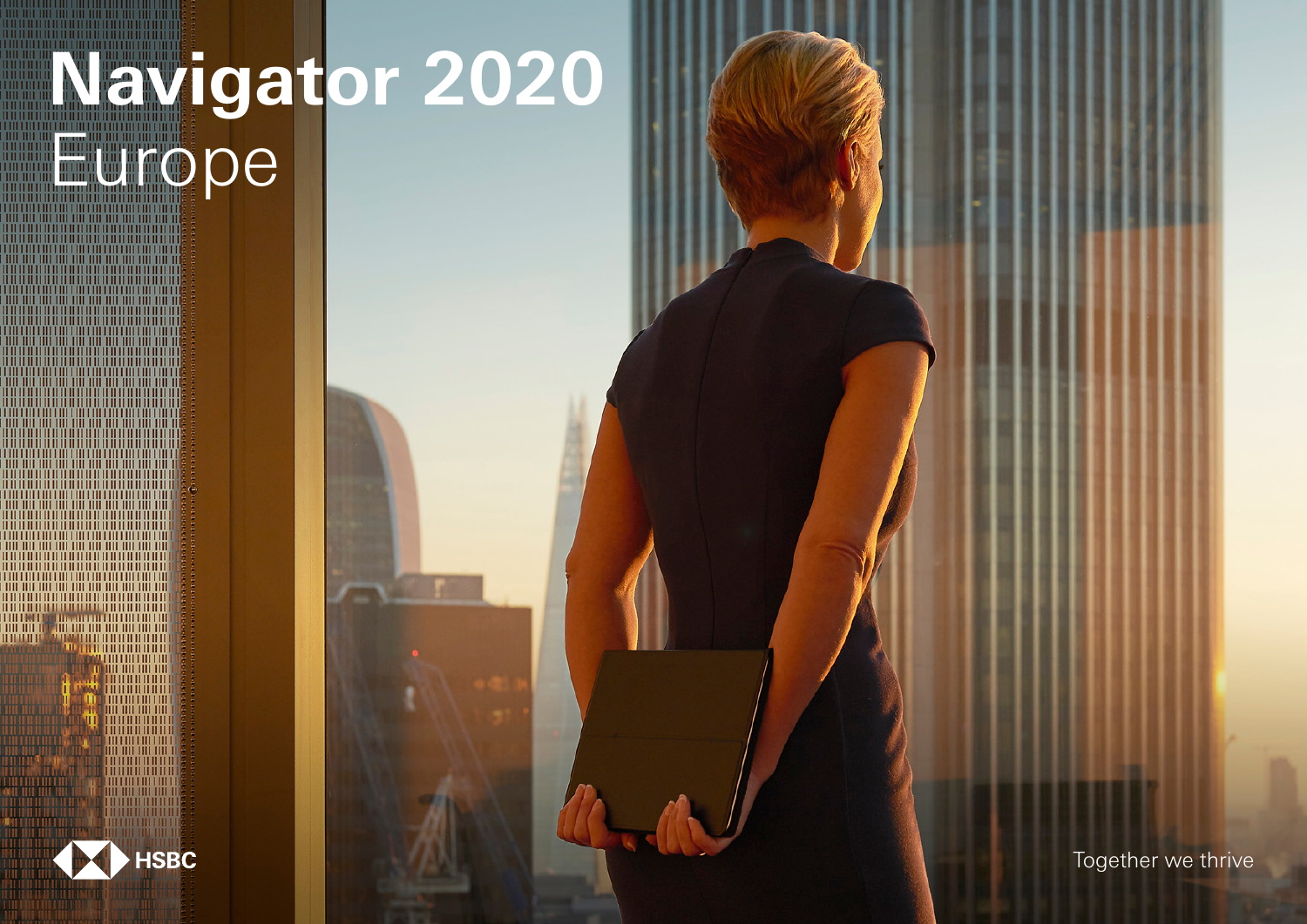- 1. Overview
- 2. Business outlook
- 3. Future strategy
- 4. International trade
- 5. Reshaping supply chains
- 6. Sustainability
- Survey methodology

# **Introduction**

Fiscal authorities in Europe have really stepped up to the plate to help economies deal with the effects of COVID-19. In July, EU leaders agreed on a €750bn recovery effort. Since our Navigator 2020 survey closed in October, the European Parliament and Council have agreed more funds (the total now reaches more than €2.3bn) and individual governments have ramped up their own support. This punchier policy response, coupled with the potential for widespread vaccination in 2021, will help economies recover as restrictions lift.

# **Contents 1. Overview**

Despite COVID-related challenges, European businesses are **adapting** to the new normal

**Unsurprisingly, there is greater pessimism now than a year ago among the 3,680 companies interviewed for our survey in 13 European markets. However, many firms are taking advantage of the opportunities for international trade and growth these challenges present.** 

Two-thirds don't expect to return to pre-COVID profitability until the end of 2022. Yet the majority are adapting (58% in Europe, the same as globally). Indeed, more than a quarter are thriving, with just under a fifth merely surviving. And although struggling companies are cutting costs, almost two-thirds of respondents are planning to increase business investment.

Most have reshaped their supply chains, mainly to become more digital or resilient. Rather than reducing trade, two-thirds (65%) intend to keep trading internationally in the next two years. And thanks to customer demand and other factors, over a third (36%) of all markets globally identify markets in Europe as their top three choices for expansion.

### **Most and least challenged countries**

Most companies are adapting to the changing environment. But there is considerable polarisation between countries with higher proportions of thriving businesses and those with higher proportions that are surviving day to day



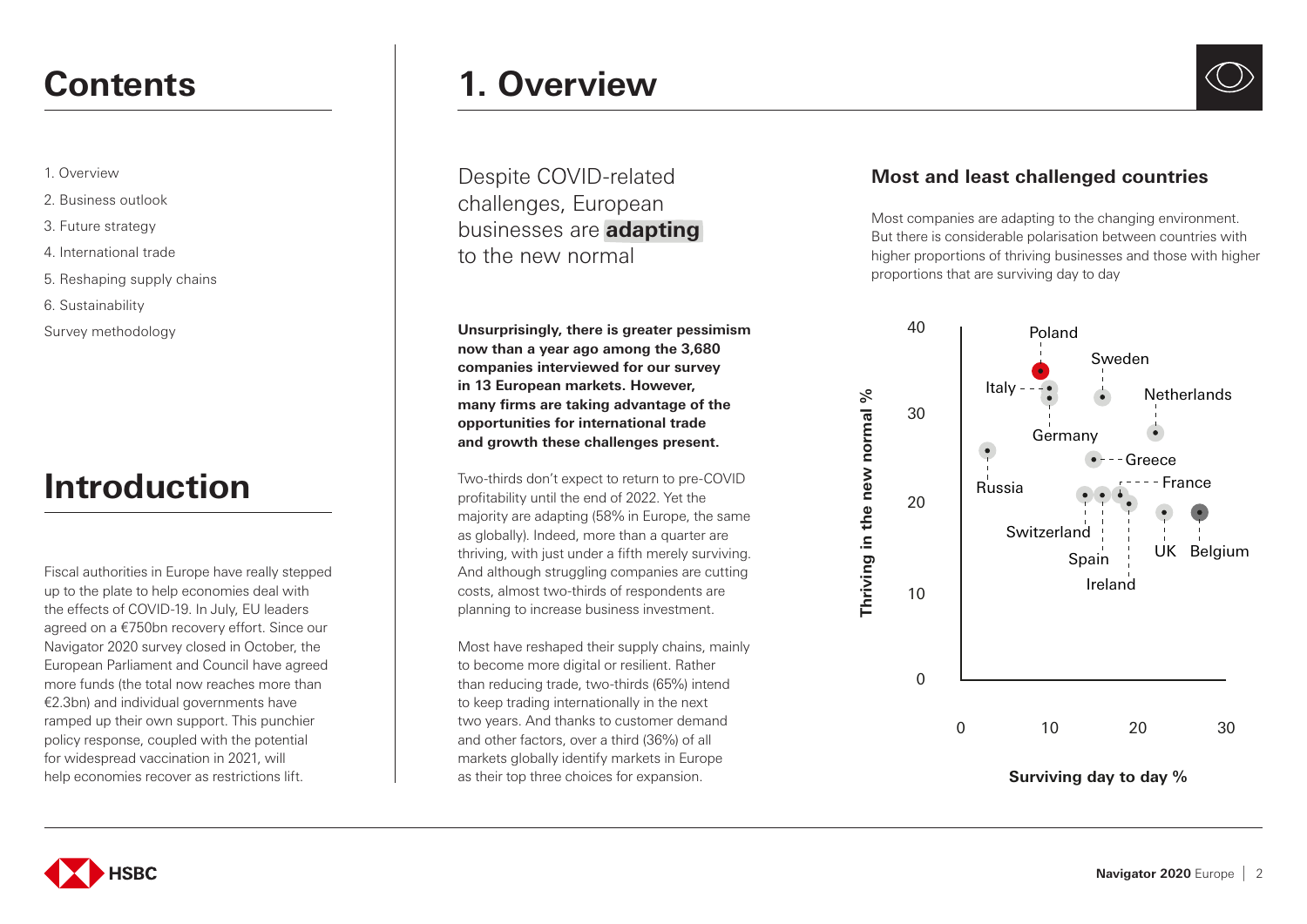

Europe's businesses are responding to challenges by adopting a range of **recovery strategies**

**The proportion of businesses that are more optimistic about growth has dropped from 41% (2019) to 22% (2020). This is mirrored in their growth expectations for the coming year, which have fallen from 79% to 62%.**

Behind these headline numbers lies a more complex story. Our survey shows that companies fall into three performance categories:

**• High growth:** 38% of Europe's firms (42% globally) continue to project sales growth of more than 5%. This is in contrast with 2019, where 50% of Europe's businesses expected to grow (56% globally).

**• Low growth:** 36% of companies (33% globally) predict that business will either be stable or grow by up to 5% (a small drop on last year), with twice as many expecting to increase sales than to remain stable.

• **No growth:** 25% of companies (24% globally) expect business to decline – 2.5 times greater than in 2019 (10% in Europe, 12% globally).

| 29% |
|-----|
|     |

of companies that do more than half of their trade online report feeling more optimistic this year, compared with 18% that trade more offline

### **Top 3 drivers of business growth**



### **When businesses expect to return to pre-COVID levels of profitability**



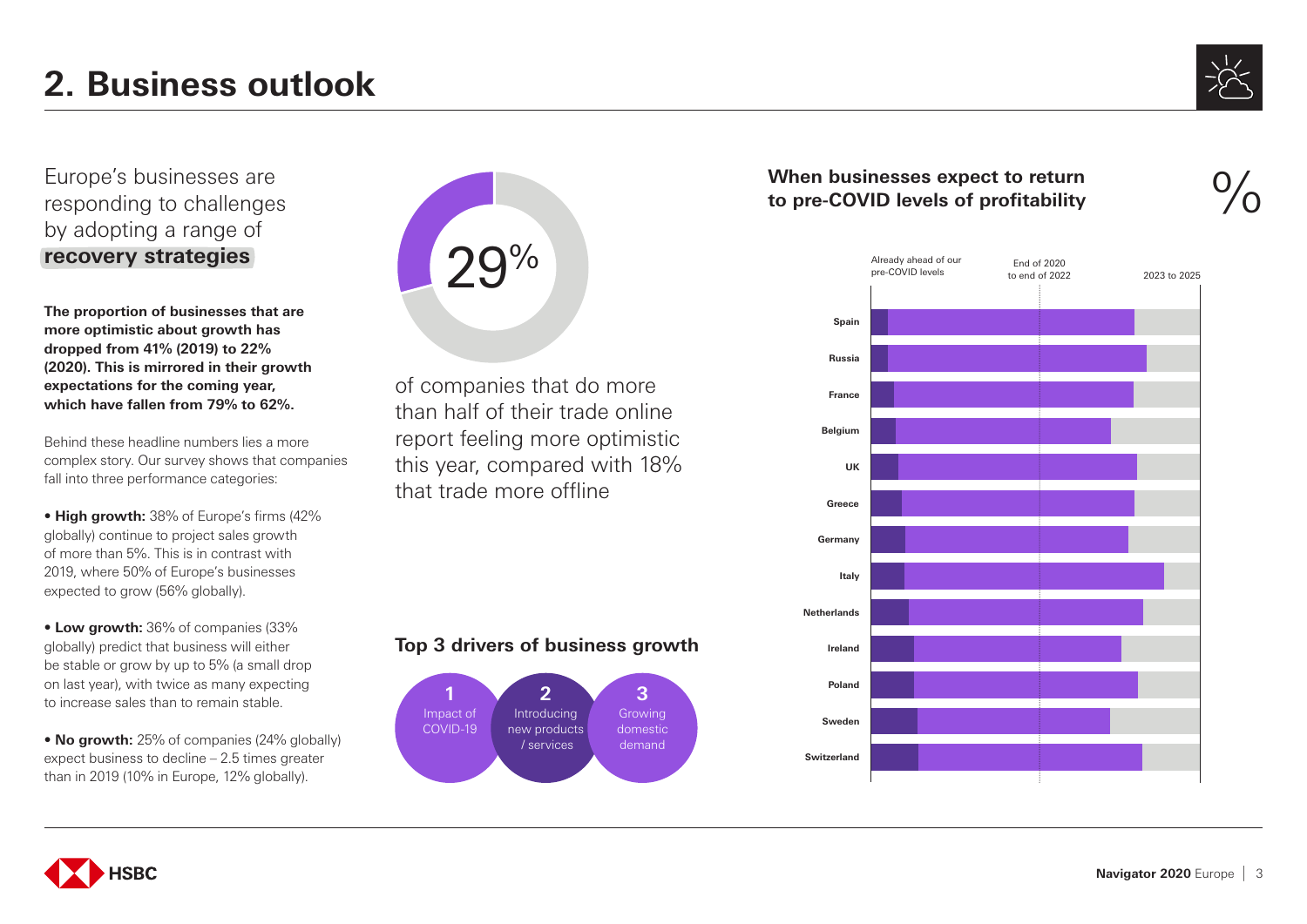

Countries with higher proportions of highgrowth businesses inevitably have a more positive outlook. For example, 69% of companies in Europe expect to return to pre-COVID profitability by the end of 2022. But the proportion is 78% in Italy and 77% in Russia – just above the global average of 73%. And while 9% of businesses in Europe say they are already ahead of pre-COVID levels, it is 14% in Sweden and Switzerland.

For firms expecting growth, the main drivers are almost equally split between internal and external factors: internally, efficiencies gained from leveraging technology and a motivated workforce; externally, customer demand, and satisfying it with new products and services. Meanwhile, external factors are the biggest threat for companies expecting to shrink. More than four in ten (44%) cite a resurgence of COVID-19, and lower proportions mention decreasing demand, an uncertain political environment, difficulty in entering new markets, workforce morale and disruption to supply chains.

When it comes to benefiting from growth drivers and addressing threats, companies put more emphasis on cutting costs (41% in Europe, 38% globally) than improving the quality of products and services (29% versus 34%) and expanding into new markets (29% versus 33%).

## **Expected sales growth over the next year**

The biggest drop in growth expectations among Europe's businesses can be seen in France (84% in 2019 down to 59% in 2020), Greece (85% to 61%), Poland (88% to 66%), Germany (78% to 58%) and Switzerland (81% to 61%). Countries with the smallest drop are Sweden (73% down to 64%), Russia (78% to 69%) and Italy (82% to 72%).



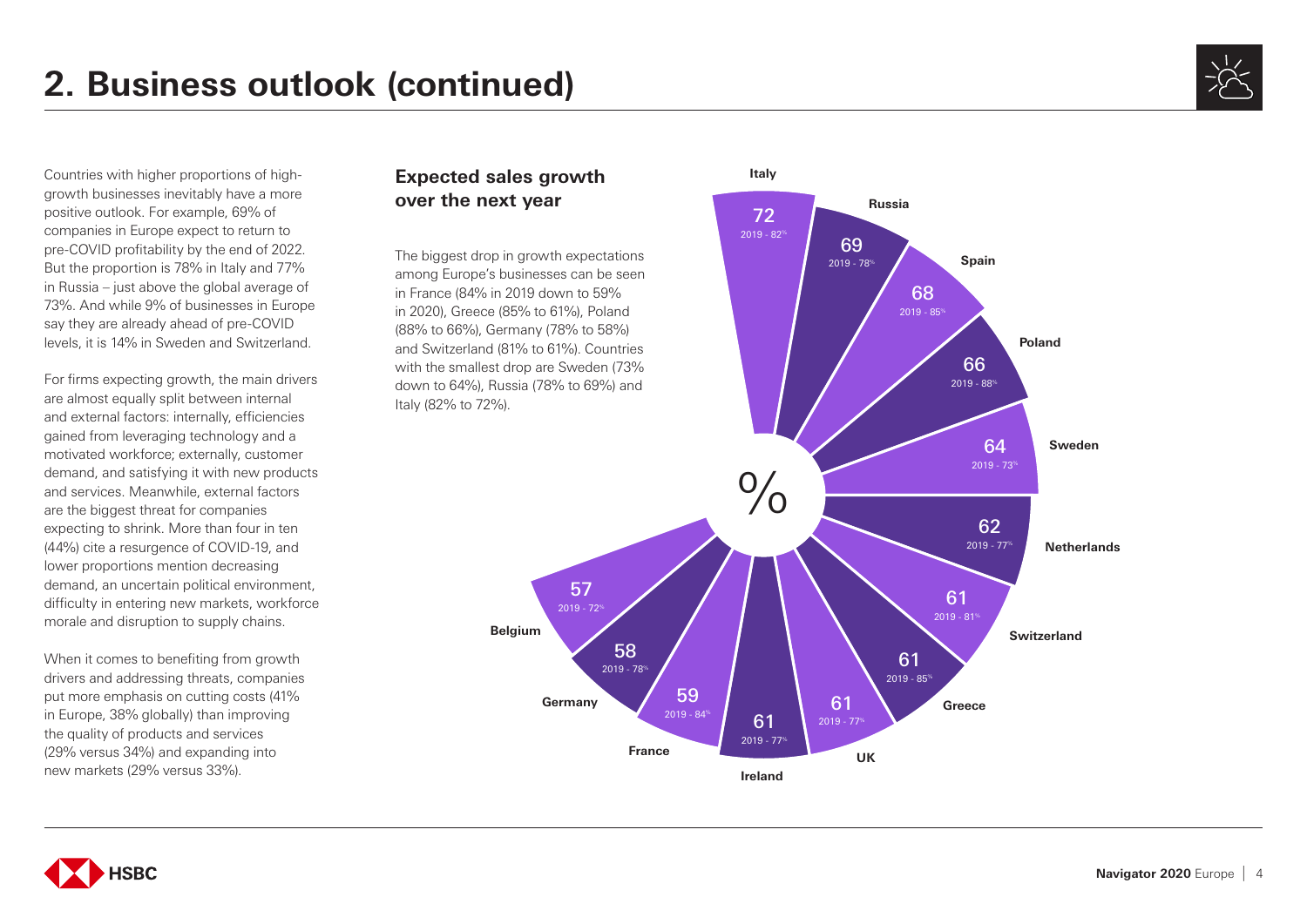

A majority of Europe's firms **plan to increase**  financial investment in their businesses in 2021

**Most companies in Europe are undeterred by last year's events. Over the coming year, 64% plan to invest more money in their businesses, compared with 67% globally. Indeed, among the companies projecting growth, the figure rises to 78%.**

Stimulating demand by investing in the customer experience is seen by almost half of businesses as the immediate priority for 2021. Future priorities are process innovation, workforce upskilling, sales channels, new markets, cashflow and capital management, digital-only platforms and sustainability.

As regards investing in technology to drive success next year, the priorities are targeting new customers (38% versus 41% globally) and enabling product and service innovation (37% versus 41% globally). Beyond these, for a third of those increasing investment, the priority is tech that promotes skills development, agile management and employee communication, followed by collaboration.

**Most high-growth companies will increase investment**



**High-growth**



**Low-growth**



**When taking advantage of growth drivers and addressing threats, businesses favour strategies that reflect their level of growth**



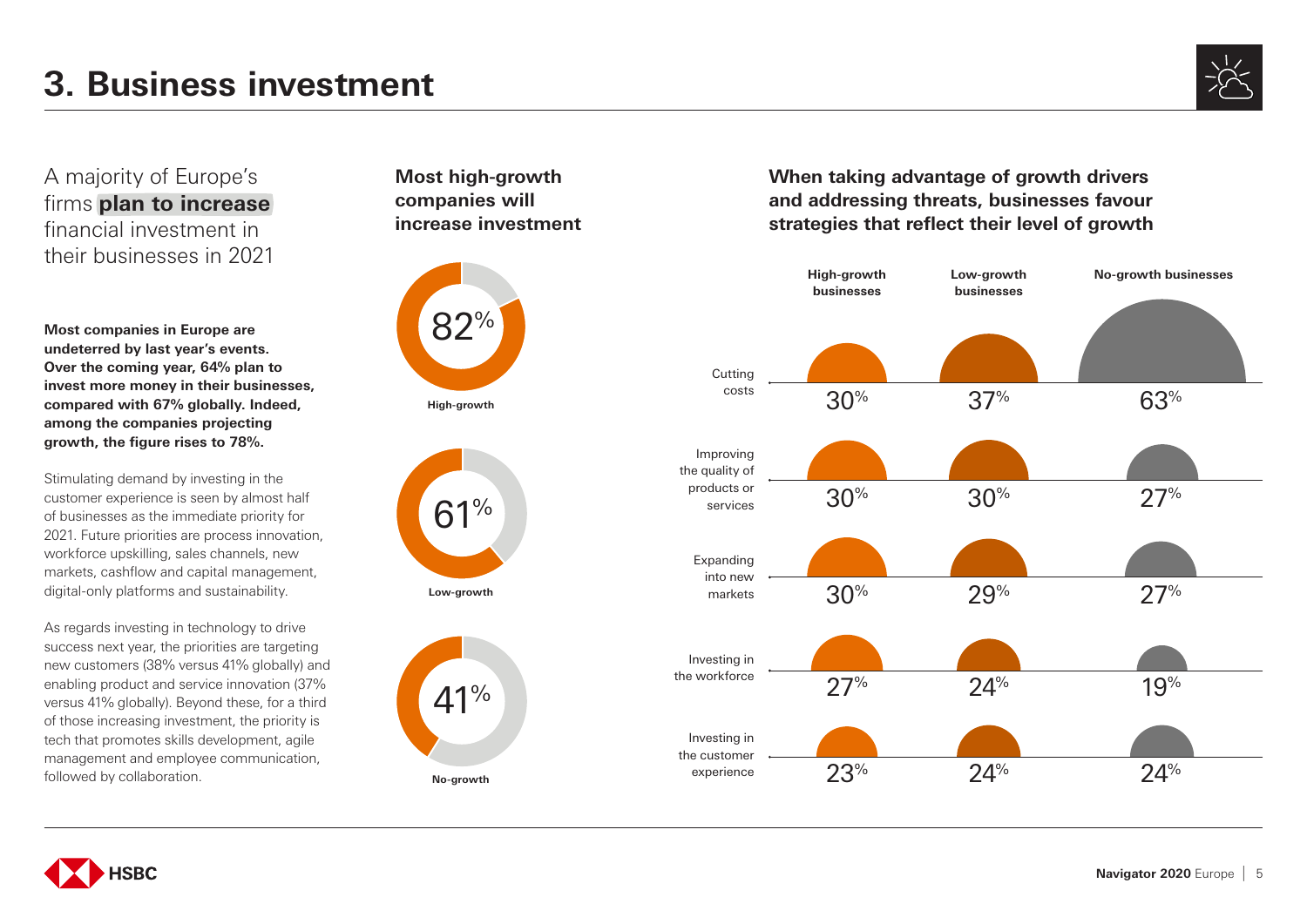

Although buffeted by the year's events, Europe's businesses are **adapting**

**Three-quarters of the firms surveyed (77% versus 74% globally) have made changes over the past year. Nearly half have undergone short-term changes but expect to return to pre-COVID operations soon. A quarter (23% compared with 26% globally) say business continues as before. But for 25% (21% globally) the changes will last for the long term.**

The key factors prompting businesses to change are uncertainty, the need to cut costs and changes in ways of working.

Future successful businesses will above all be innovative, say 40% of companies (44% globally). Additionally, reputation, resilience to market shocks and a sense of social and environmental responsibility were each mentioned by about 30% (Europe and global).

Around half of companies believe that becoming more entrepreneurial will lead to increased customer focus, greater competitiveness and enhanced employee wellbeing/attracting the best people.



of companies in Europe view a preparedness to take risks as a marker of a successful entrepreneurial business, compared with 49% globally





### **The top 5 characteristics that will become more important to entrepreneurial businesses**



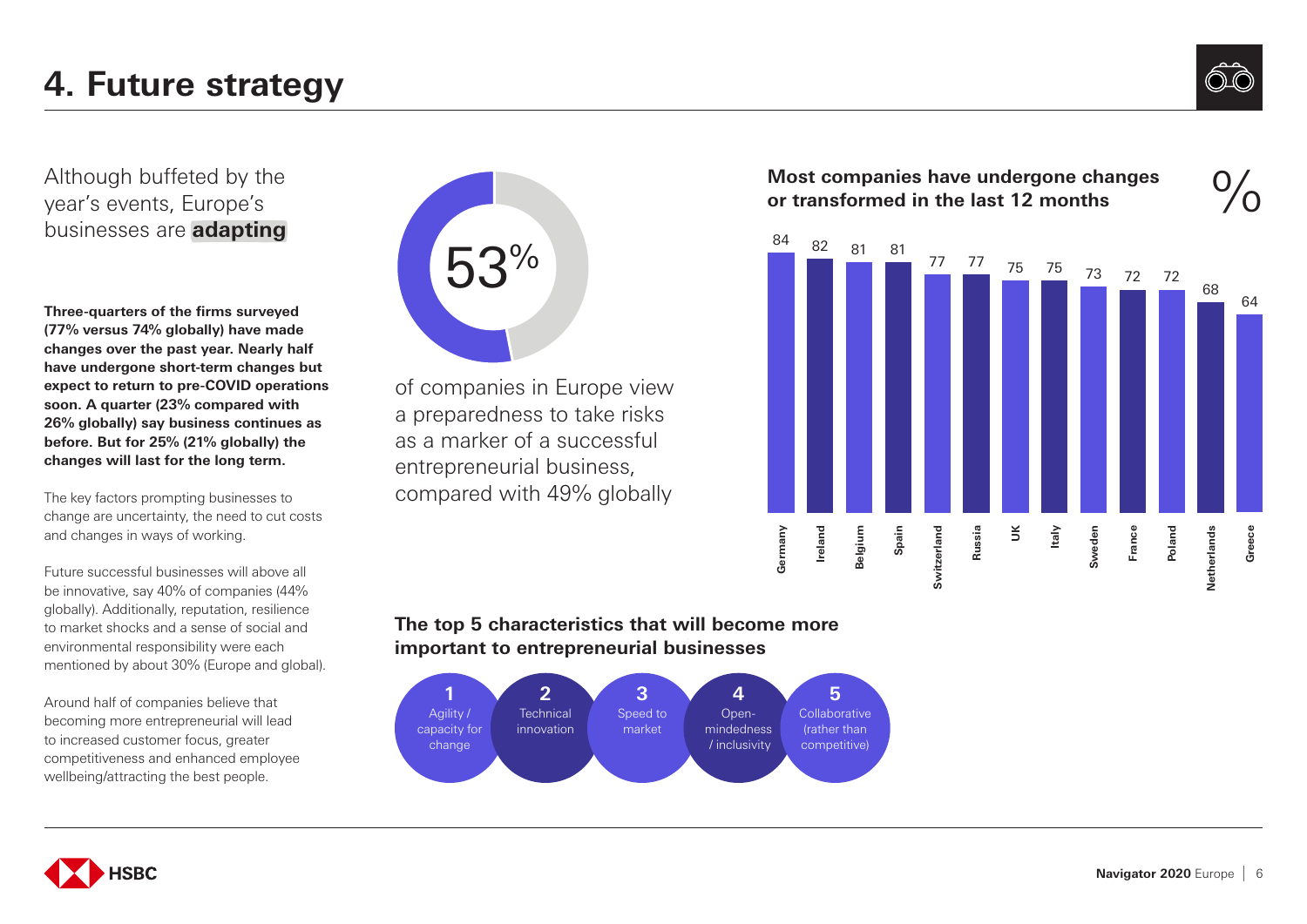

Despite difficulties in trading internationally, European businesses are **confident** about the future

**Three-fifths of companies in Europe believe international trade has become trickier over the past year. This is particularly felt by those in Greece, Russia, Ireland and Spain.**

Nonetheless, around two-thirds of Europe's companies have a positive outlook on the next 1-2 years. Indeed, 65% intend to continue trading internationally compared with 60% in 2019 – a higher proportion than globally (60%).

Intra-regional trade is crucial for Europe's companies – 73% place European markets in their top three partners. This is projected to strengthen, with 48% of businesses identifying markets within the region as their top three choices for expansion in the next 3-5 years.

In line with recent years, Europe's firms feel protectionism less than their global counterparts (55% versus 64%). But 80% of companies in Ireland and 73% in Spain feel it's increasing. Uniquely, the UK sees a downward trend (73% in 2019 versus 61% in 2020).

# **Top 3 markets and regions for expansion in the next 3-5 years**



## **Overall, the trade outlook remains positive**



Percentage of companies that expect their international trade prospects over the next 1-2 years to be positive, compared with 2019



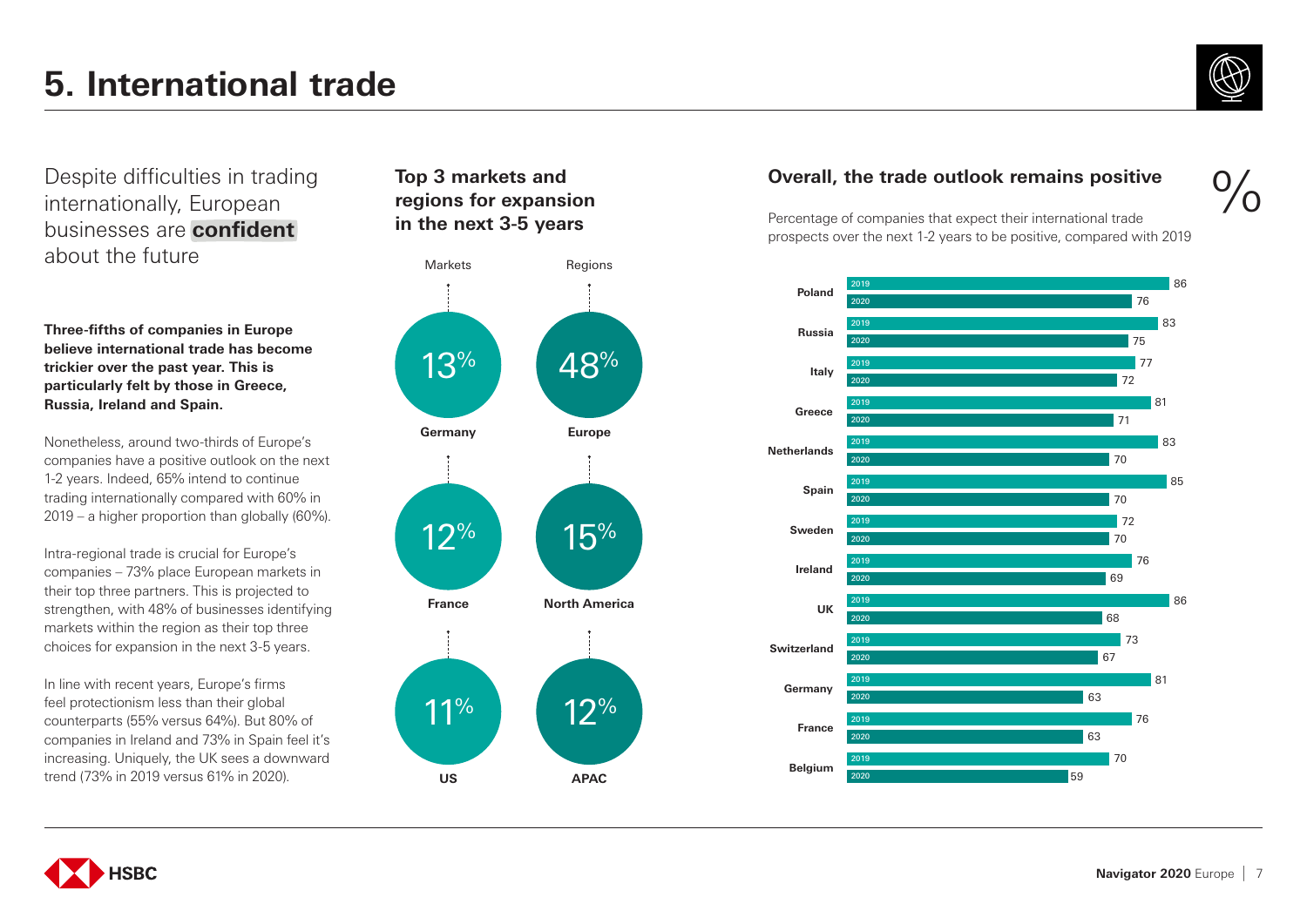

Most businesses in Europe have made **strategic** changes to their supply chains to alleviate concerns

**Almost all of the companies surveyed are worried about their supply chains. Increasing costs, as well as suppliers in territories that are unstable or at risk of tariffs or sanctions, or are too distant from the companies and their target customers, are all causes for concern.** 

Virtually all firms have responded by making changes. These include selecting suppliers based on the COVID-19 controls in their markets, along with their operational resilience and ability to deliver quickly (25% versus 29% globally). Increased usage of digital/ technology (26% versus 32% globally) has also been an important factor. Businesses intending to make changes to their supply chains expect to benefit from reduced costs, enhanced security, and a decrease in unforeseen risks to their supply chain partners.

Companies are fairly evenly split over diversifying versus reducing their suppliers. In addition, a slightly higher proportion (24%) are focusing on suppliers in their home region. **In the past year, the balance of companies diversifying and reducing suppliers has been more evenly split in Europe than elsewhere**





of businesses in Europe have concerns about their supply chain

## **Top 3 priorities for the supply chain immediately in 2021**



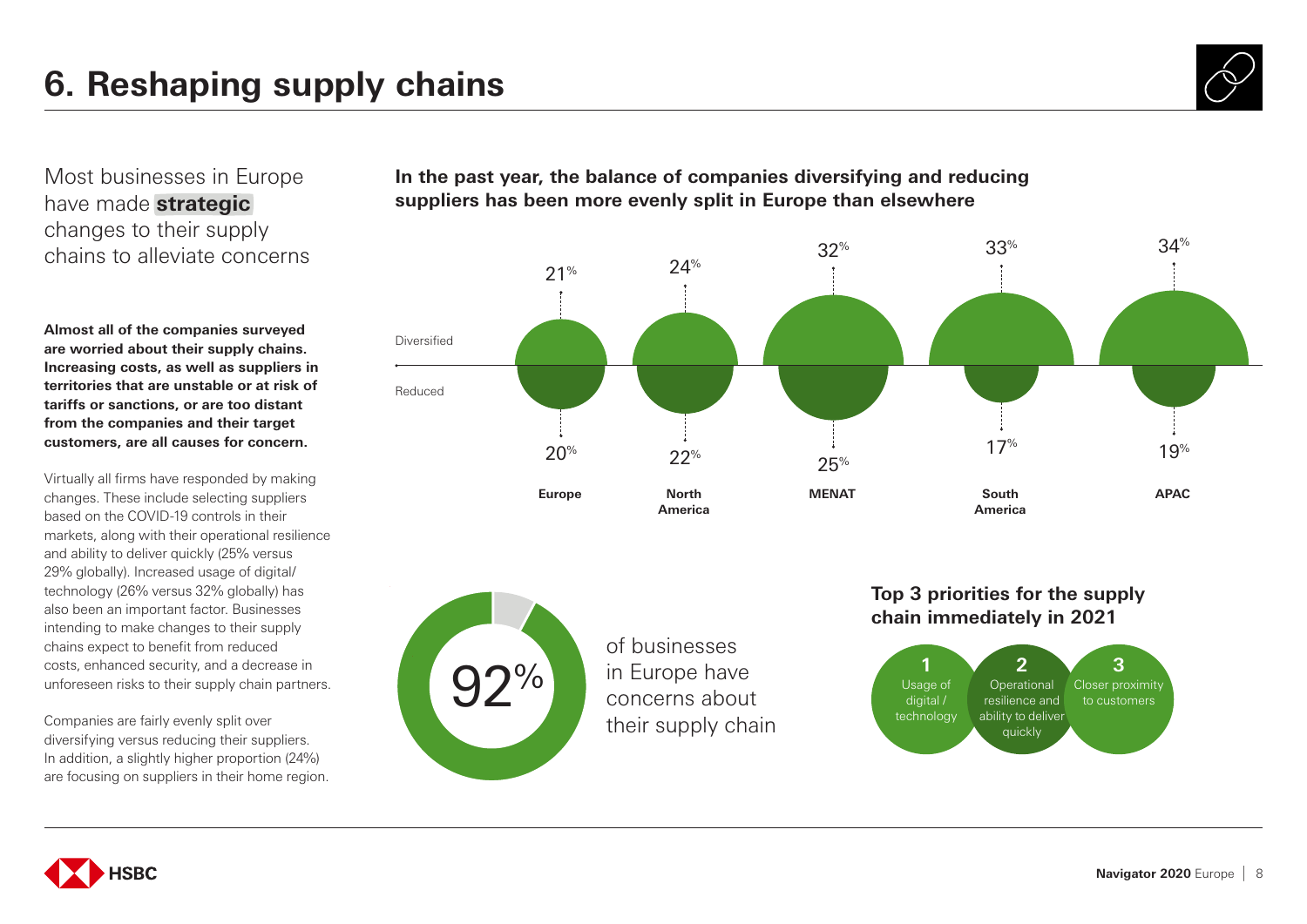# **7. Sustainability**



**Opportunities**, as well as social, regulatory and business pressures, drive companies to be sustainable

**Nine in ten businesses in Europe see the opportunities that improving environmental and ethical sustainability offers. And more than two-thirds have made plans or set targets for a range of environmental, social and governance (ESG) issues.**

Most companies have ESG metrics in place to measure sustainability, although these are slightly slower than globally. Pressure is coming from various sources, among them industry regulations, consumers, employees, supply chains, governments, shareholders, owners and investors. Looking ahead, this is likely to increase from governments (27% versus 30% globally), consumers (26% versus 31%), industry regulations (23% versus 27%) and employees (23% versus 26%).

Government incentives (35% versus 37% globally), workforce initiatives (31% versus 36%) and collaboration with suppliers and adjacent businesses (29% versus 35%) will all help firms become more sustainable.

**More companies have been measuring all 3 aspects compared with 2019**





Governance <sup>2019</sup> 41% 42% <sup>2020</sup>



of companies expect their sales to grow over the next year from a greater focus on sustainability